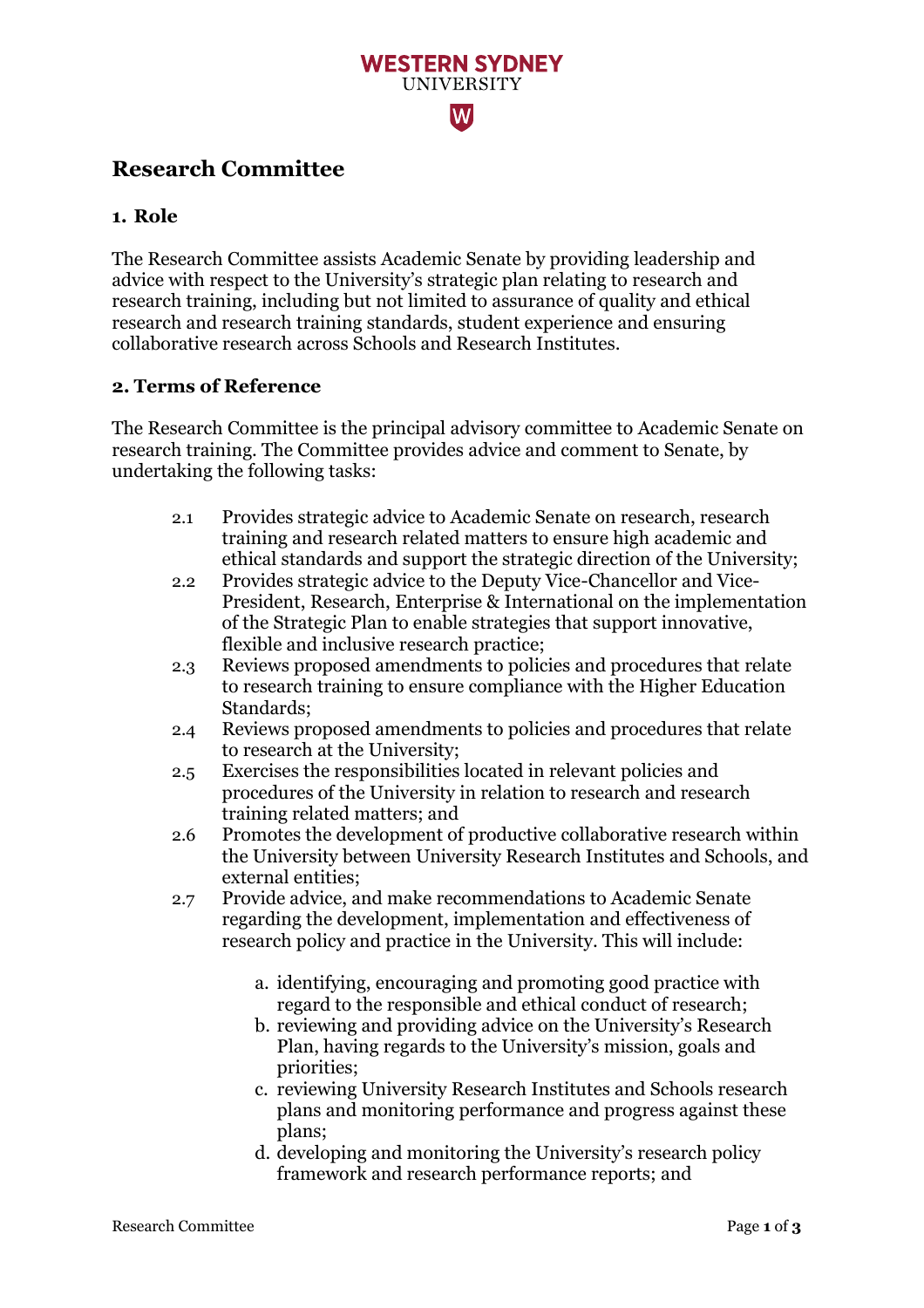#### **WESTERN SYDNEY UNIVERSITY**

# $|\mathbf{W}|$

- e. advising on the University's strategy in regards to research block grant budget and submissions.
- 2.8 Provide advice to Academic Senate and Deputy Vice-Chancellor and Vice-President (Research, Enterprise & International) on strategic policy, planning, quality assurance and performance in relation to research training and higher degree research programs. This will include advice on:
	- a. the pathways that contribute to student access including credit and articulation, participation, retention, and success;
	- b. the admission and selection policies and procedures for research training and higher degree research programs;
	- c. the quality and structure of research training and higher degree research programs;
	- d. the methods of assessing the quality of all research training activities, including those of third party providers;
	- e. the proposals relating to the establishment, revision, discontinuation and disestablishment of postgraduate research programs; and
	- f. any other academic policy and quality assurance matters;
- 2.9 Consider matters referred by Senate, School or University Research Institute Committees as appropriate.

## **3. Membership**

Membership is as follows:

- a. Deputy Vice-Chancellor & Vice President, Research, Enterprise & International (Chair)
- b. Deputy Chair; nominated by Chair of the Research Committee in consultation with Chair, Academic Senate. The nominated member is chosen from elected members of Academic Senate and endorsed by Senate Executive
- c. Chair, Academic Senate
- d. Pro Vice-Chancellor, Research
- e. Chair, Research Studies Committee
- f. Director, Indigenous Research
- g. Director or nominee from each University Institute
- h. Associate Dean, Research (or equivalent) from each School
- i. Two Senior Research Academics nominated by Chair of the Research Committee in consultation with Chair, Academic Senate. The nominated members are chosen from elected members of Academic Senate and endorsed by Senate Executive
- j. Two Early Career Researchers (ECR) or Mid-Career Researcher (MCR) academics nominated by Chair of the Research Committee in consultation with Chair, Academic Senate. The nominated members are chosen from elected members of Academic Senate and endorsed by Senate Executive